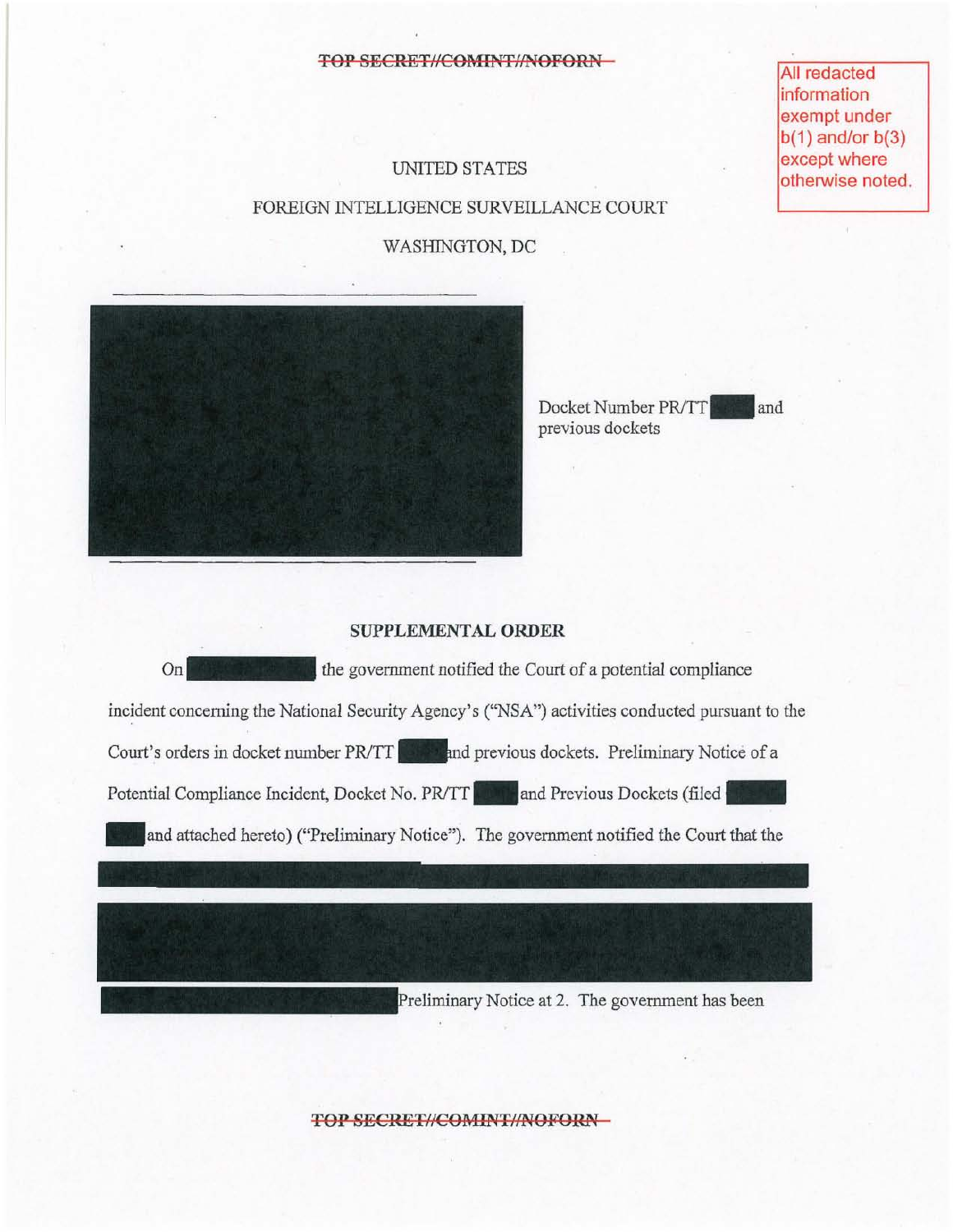## **TOP SECRET//COMINT//NOFORN -**

| receiving this information since the FISC's first authorization in docket number PR/TT            |
|---------------------------------------------------------------------------------------------------|
| Id. at 3. Further,                                                                                |
|                                                                                                   |
| Id.                                                                                               |
| the government submitted a proposed renewal application with<br>Onl                               |
| the Court, in which the government noted that<br>were                                             |
| some of which may not have been                                                                   |
| and in previous dockets."<br>contemplated by the Orders issued in Docket Number PR/TT             |
| Proposed Application for Use of Pen Registers and Trap and Trace Devices for Foreign              |
| In view of the potential non-compliance,<br>Intelligence Purposes at 11 ("Proposed Application"). |
| the following restrictions were in<br>the government reported that, effective                     |
| place:                                                                                            |
|                                                                                                   |

- NSA intelligence analysts will not query the information in NSA's *PRITT* metadata databases;
- •

• The NSA will not "ingest" *PRITT* metadata and other information collected by the extraction and collection devices; and

## **TOP SECRET//COMINT//NOFORN-**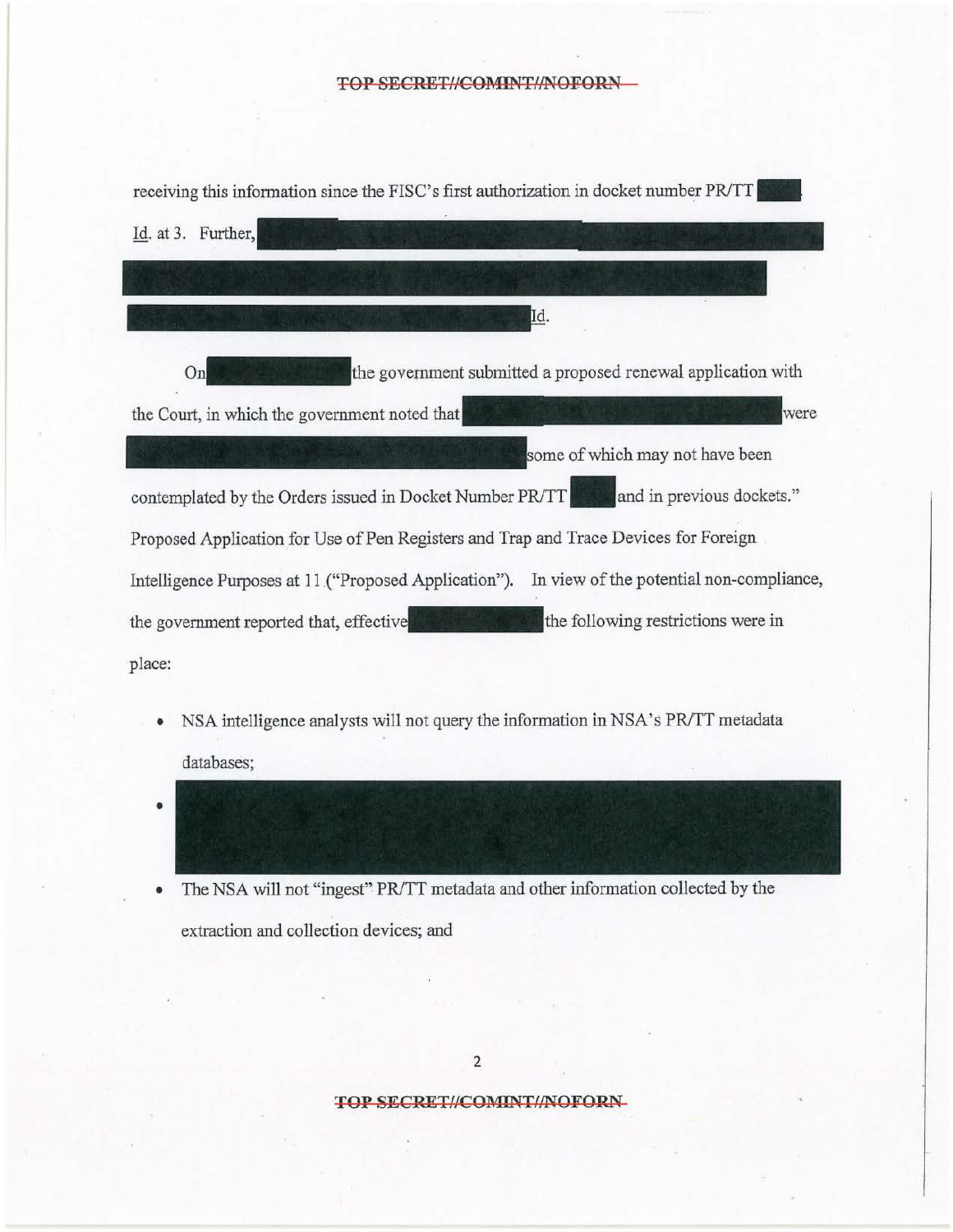• Should the Government determine that immediate access to the metadata repository is necessary in order to protect against an innninent threat to human life, the Government will first notify the Court.

Preliminary Notice at 2-3, Proposed Application at 12.

The Court staff, on behalf of the undersigned Judge, informed the government of the . Court's concern about the merits of the Proposed Application in view of these recent disclosures, and scheduled a hearing for The government orally notified the Court staff on **that it had decided not to submit a final application seeking renewal of** the authorities granted in docket number **PR/TT**. Accordingly, the Court understands devices that have been extracting and collecting information pursuant to the FISC's orders in this matter will cease collecting any such information when the current authority expires, i.e., no later than 5:00 p.m. Eastern Further, the Court understands that, since **the state of the SNSA** intelligence analysts have not queried the information in NSA's PR/TT metadata databases that was collected pursuant to FISC orders.

Although the potential for on-going over-collection will cease with the expiration of the current authorities, the Court is concerned that the NSA will continue to retain information pertaining to **the communications**, including metadata pertaining to communications of United States persons located within the United States who are not the subject of any FBI investigation. Application for Use of Pen Registers and Trap and Trace

3

#### **TOP SECRET//COMINT//NOFORN-**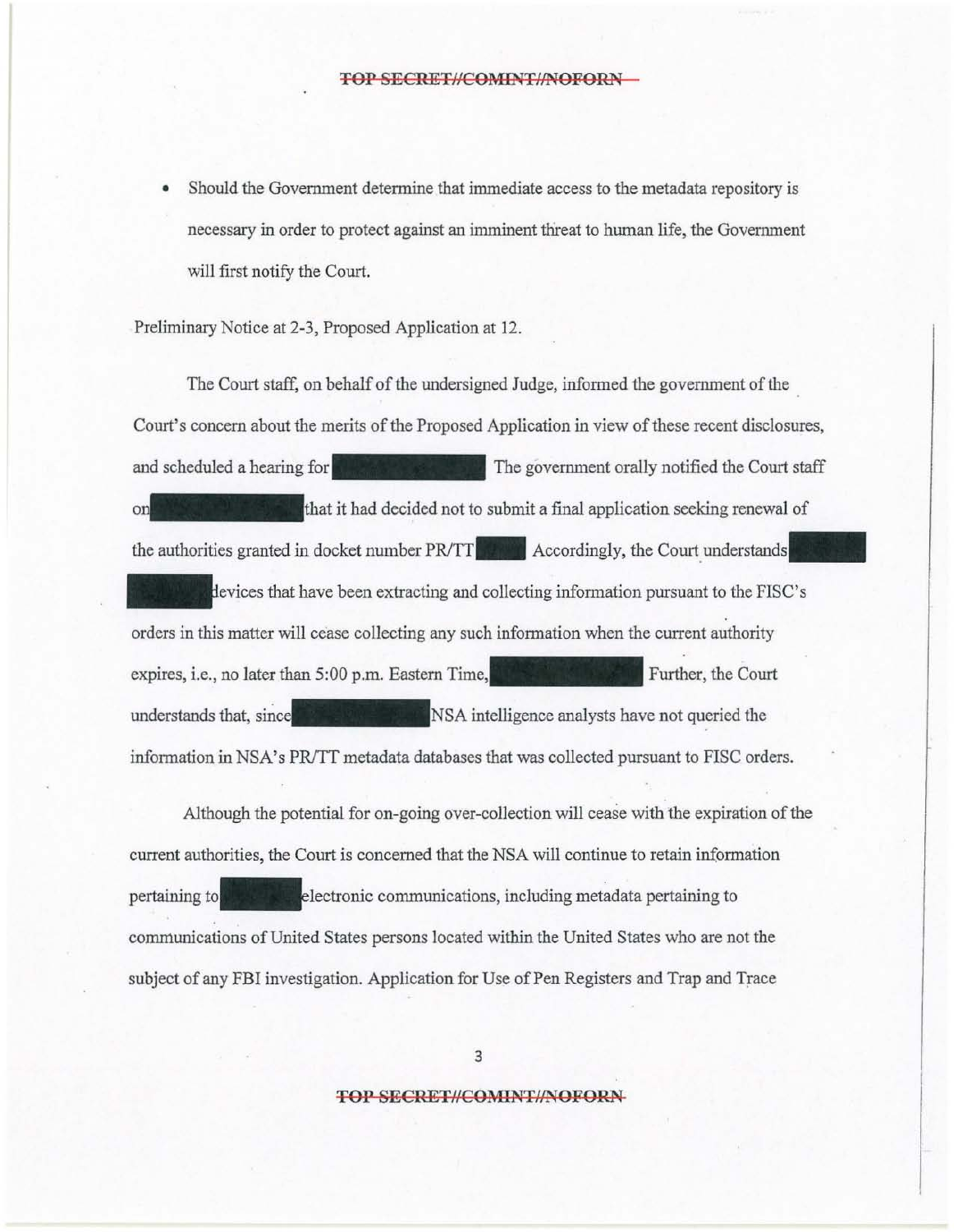#### **TOP SECRET//COMINT//NOFORN**

Devices for Foreign Intelligence Purposes at 5-6, Docket No. PR/TT The likelihood that some of this information exceeds the scope of what was authorized under the FISC's orders, and indeed, may constitute "content" as defined in 18 U.S.C. §25l0 (8) and thus be outside the scope of the pen register statute, impels this Court to issue this Supplemental Order.

Accordingly, consistent with the government's representations in its submissions to the Court, it is hereby

ORDERED:

1. No information of the type that had been authorized for collection under Docket PR/TT and previous dockets may be collected after 5:00 p.m. Eastern Time,

2. The government shall not access the information obtained pursuant to the FISC's orders in this matter for any analytic or investigative purpose. No later than 5 :00 p.m. Eastern Time, the government shall file with the Court a written description of any accesses that have been made since and any accesses that are about to be made for any purpose other than an analytic or investigative purpose (e.g., technical experts working with the data to develop effective filtering or segregating technology).

4

**TOP SECRET//COMINT//NOFORN**